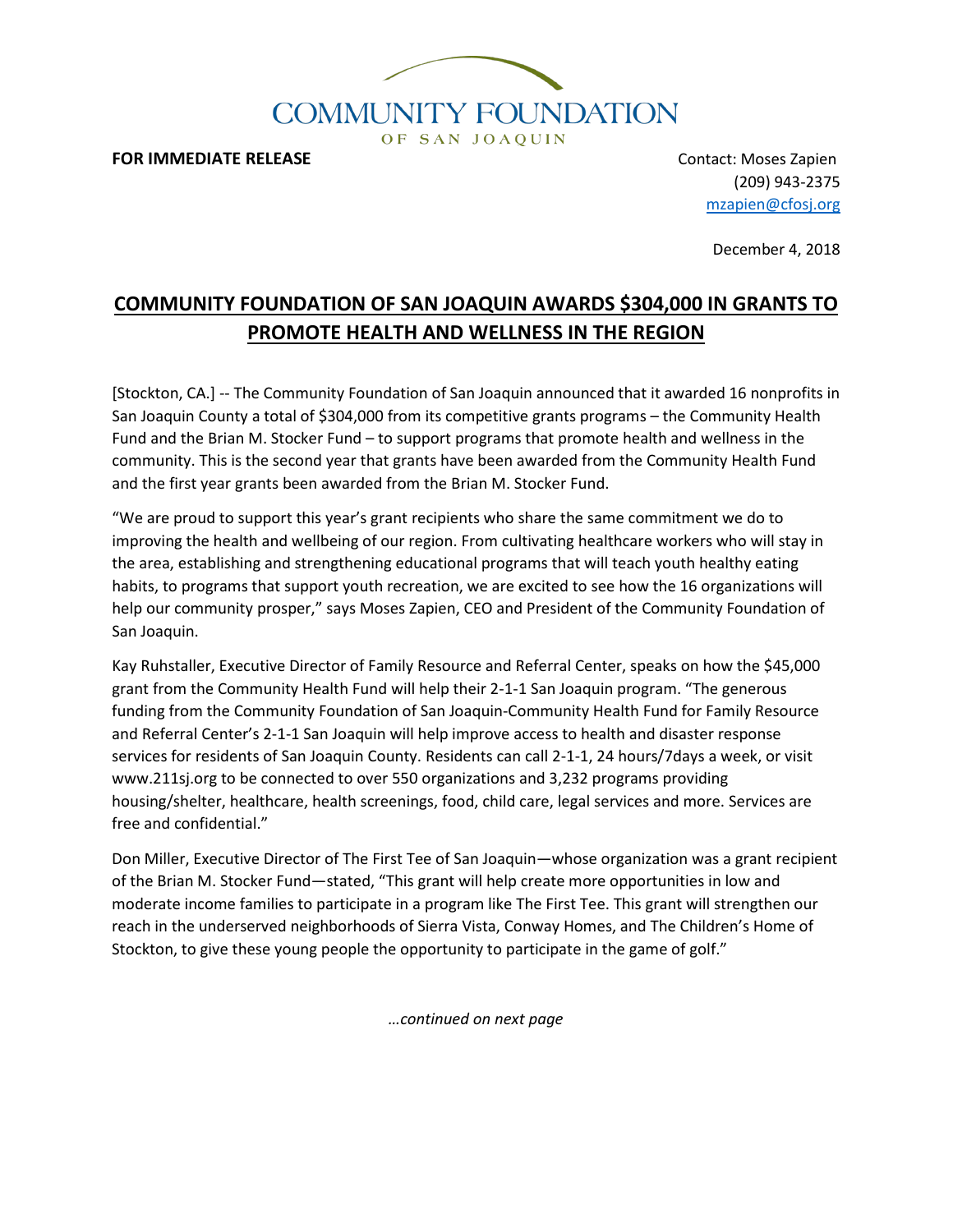## **2018 Community Health Fund Grant Recipients**

#### *HealthForce Partners Northern San Joaquin – \$45,000*

• To prepare community residents—particularly underrepresented minorities and low-income individuals—for positions in-demand by healthcare employers by developing career pipelines into the healthcare field through the creation of a regional health-sector partnership.

## *Family Resource and Referral Center – \$45,000*

• To support the utilization of San Joaquin's 2-1-1 system to increase access to healthcare and prevention services, and reducing barriers to health insurance enrollment among underserved residents in San Joaquin County.

## *Emergency Food Bank of Stockton – \$25,000*

• To address food insecurity and promote better health outcomes by increasing access to healthy foods and providing nutrition education through partnerships with private Child Day Care Facilities within the boundaries of the Stockton Unified School District.

## *San Joaquin Medical Society – \$20,000*

• To support "Decision Medicine/Bridge to Medicine"—programs that expose high achieving, high school students from under-represented backgrounds to careers in the medical field through activities in a variety of clinical settings and mentorship services.

#### *Peer Health Exchange – \$26,500*

• To support the implementation of a skills-based health education partnership to train University of the Pacific students to become near-peer health educators to local Stockton high schools.

#### *St. Joseph's Foundation of San Joaquin – \$25,000*

• To keep healthcare professionals in the region by supporting graduate medical education through the development of new Internal Medicine and OBGYN residency programs in San Joaquin County.

#### *St. Mary's Dining Room – \$2,500*

• To support the safe disposal of medication from medical services provided to the homeless of San Joaquin County.

*…continued on next page*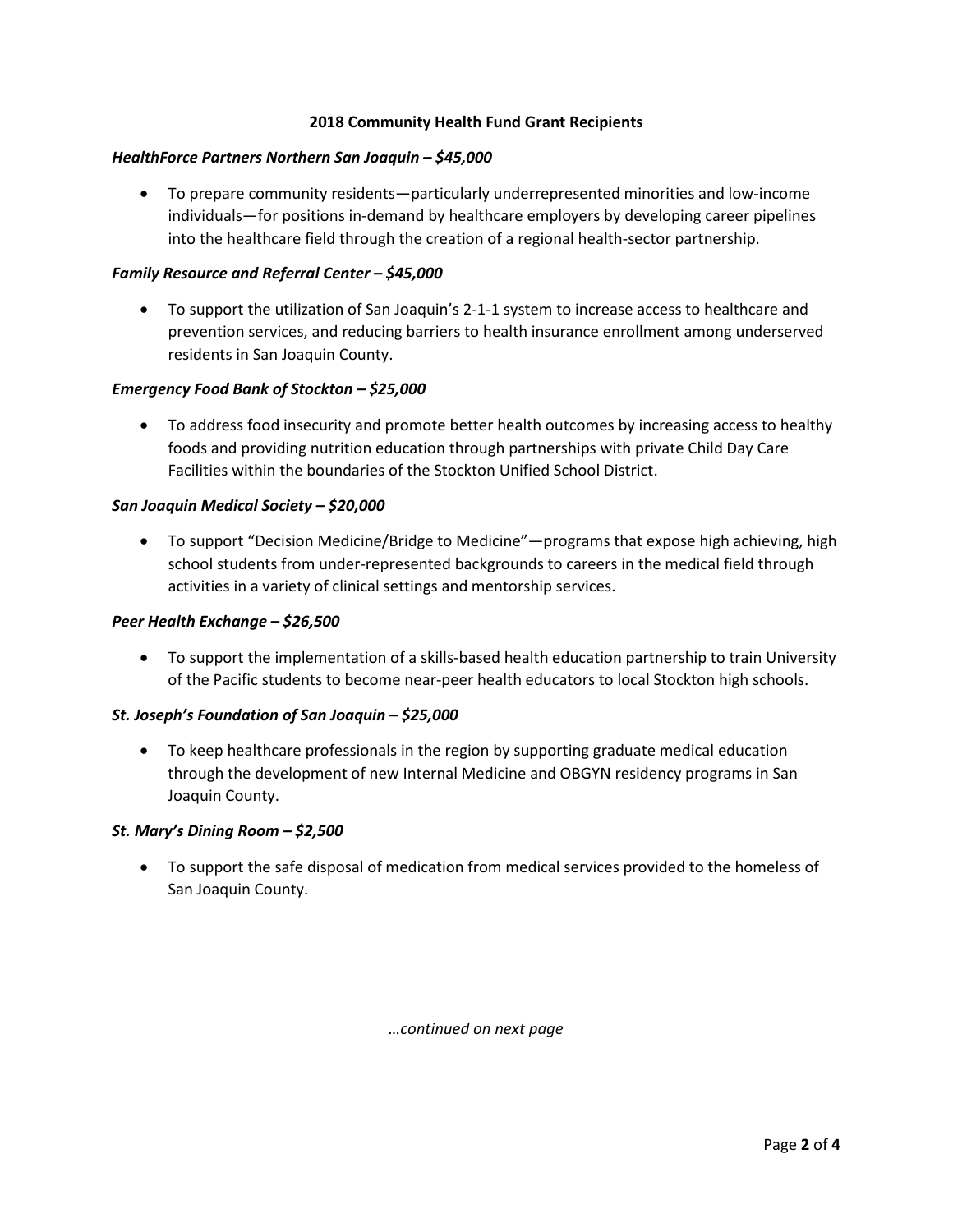## **2018 Brian M. Stocker Fund Grant Recipients**

## *Aspire Public Schools – \$20,000*

• To provide greater recreational opportunities for students from South Stockton by promoting the game of soccer through the renovation of Port City Academy's soccer field into a dual-use field.

## *Positive Coaching Alliance – \$20,000*

• To support teaching positive coaching strategies to improve coaching in youth sports throughout San Joaquin County.

## *Boys and Girls Clubs of Tracy – \$20,000*

• To support a comprehensive health and wellness program whose focus is on promoting healthy eating habits and physical activity for the youth in the City of Tracy.

## *The First Tee of San Joaquin – \$20,000*

• To promote the game of youth golf through a partnership between the Housing Authority of San Joaquin, One.TLC School for the Homeless, and The Children's Home of Stockton.

## *Special Olympics Northern California – \$10,000*

• To provide greater recreational opportunities for students with disabilities through the expansion of school partnerships with Stockton Unified School District.

#### *Lodi Junior Giants \$10,000*

• To promote physical activity and healthy lifestyles for diverse communities in the City of Lodi, by providing capital improvements to support the game of junior baseball.

#### *Stockton Rowing Club – \$5,000*

• To support the Junior Program Revitalization Project that will provide greater access to opportunities for youth to learn the skill of rowing.

#### *Lodi Boosters of Boys and Girls Sports – \$5,000*

• To provide scholarships to underserved youth in the Lodi community to engage in youth sports and provide mentoring services.

#### *Delta Health Care and Management Services – \$5,000*

• To support a comprehensive breastfeeding and quality lactation care program for low-income women and their infants.

*…continued on next page*